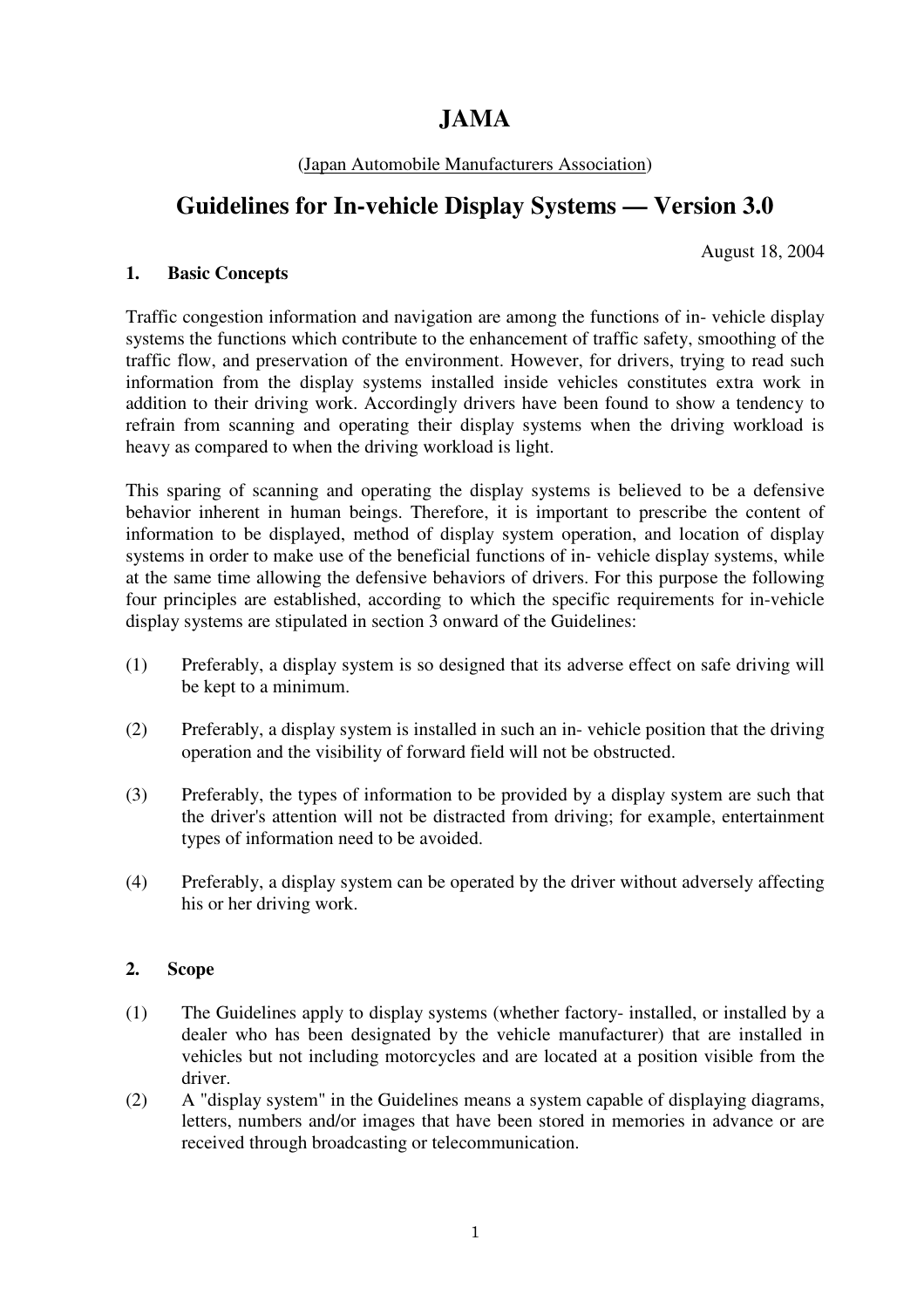(3) Auditory information provided by a display system is also subject to the Guidelines.

### **3. Installation of Display Systems**

### **3.1. Installation Positions of Display Systems**

- (1) A display system shall not interfere with the operation of the steering device nor limit the visibility of the various meters from the driver.
- (2) A display system shall not obstruct any part of the driver's visual field that is necessary for driving.
- (3) The operating section of a display system shall not be located at a position that causes the driver to be substantially displaced from driving posture when operating the display system.
- (4) In case of retrofit display systems, vehicle manufacturers shall take measures to ensure that such display systems be installed at proper positions inside their vehicles.

## **3.2. Installation Positions of Display Monitors**

The display monitor of a display system shall be located at a position that can provide a sufficient visibility of the forward field even when the driver is looking at its screen. Detailed requirements are as stipulated in Annex 1 of the Guidelines.

Furthermore, the display monitor of a display system shall be so located that its reflection on the windshield does not obstruct the visibility of the forward field.

#### **4. Functions of Display Systems**

#### **4.1. General Display Function**

- (1) A display system shall not present the kind of information that impairs the safety and smooth flow of road traffic.
- (2) It is desirable that a display system be designed, where possible, to comply with an internationally agreed standard respecting readability, audibility, icons, symbols, letters, abbreviations, and other factors relating to the manner of information display.
- (3) The luminous intensity, contrast, colors and other display conditions of a display system shall be such that the driver is not dazzled by the display at night.

#### **4.2. Display and Content of Visual Information**

(1) The visual information to be displayed shall be sufficiently small in volume to enable the driver to comprehend it in a short time or shall be presented in portions for the driver to scan them in two or more steps.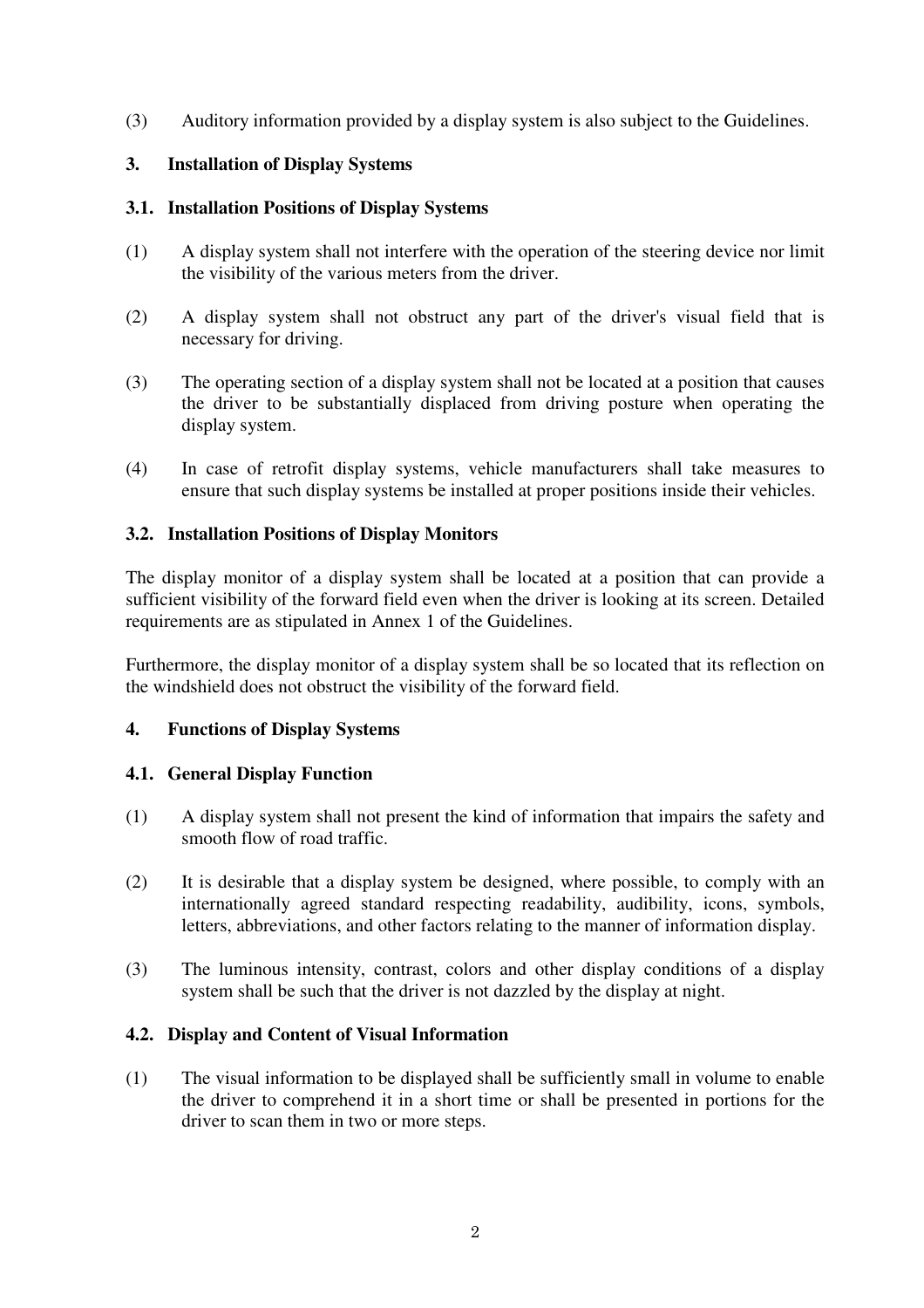(2) The content of visual information to be displayed while the vehicle is in motion shall relate exclusively to driving, but shall not necessitate the driver gazing at it continuously. Detailed requirements are as stipulated in Annex 2 of the Guidelines.

#### **4.3. Presentation of Auditory Information**

- (1) A display system shall be equipped with a means of controlling auditory information, but not including alarms, for the driver who may find auditory information distracting or irritating.
- (2) A display system shall not be capable of generating an uncontrollable volume of sound that may cancel out alarms sounded from inside or outside of the vehicle.

#### **5. Display System Operation While Vehicle in Motion**

Importantly, while operating the display systems of their vehicles, drivers must be able to shift their visual attention to the forward field whenever necessary; also, drivers' visual attention to display systems in response to displayed information must be confined within the time allowance given by confronting traffic situations. Furthermore, as one of their behavioral characteristics, drivers have been found to show a tendency to complete a whole series of display system operations when it is disrupted midway or to repeat the same operation when the response of the display system is slow, even though the surrounding situation demands full attention to driving.

For these reasons, the following nine requirements should be fulfilled with a view to enabling drivers to perceive and process displayed information with an adequate time allowance and mental poise and to complete the display system operation tasks without obstructing the attention to driving:

- (1) The operation of a display system shall not cause the driver to remove both hands simultaneously from the steering wheel.
- (2) The operation of a display system shall not result in a marked obstruction of forward field visibility.
- (3) Information to be presented by a display system shall not cause the driver to gaze at the screen continuously.
- (4) Preferably, the visual information to be displayed is sufficiently small in volume or is presented in portions so that the display system can be operated in separate steps.

 Detailed requirements respecting the above (2), (3) and (4) are as stipulated in Annex 3 of the Guidelines.

(5) Preferably, a display system is so designed that its display of information can be discontinued by the driver.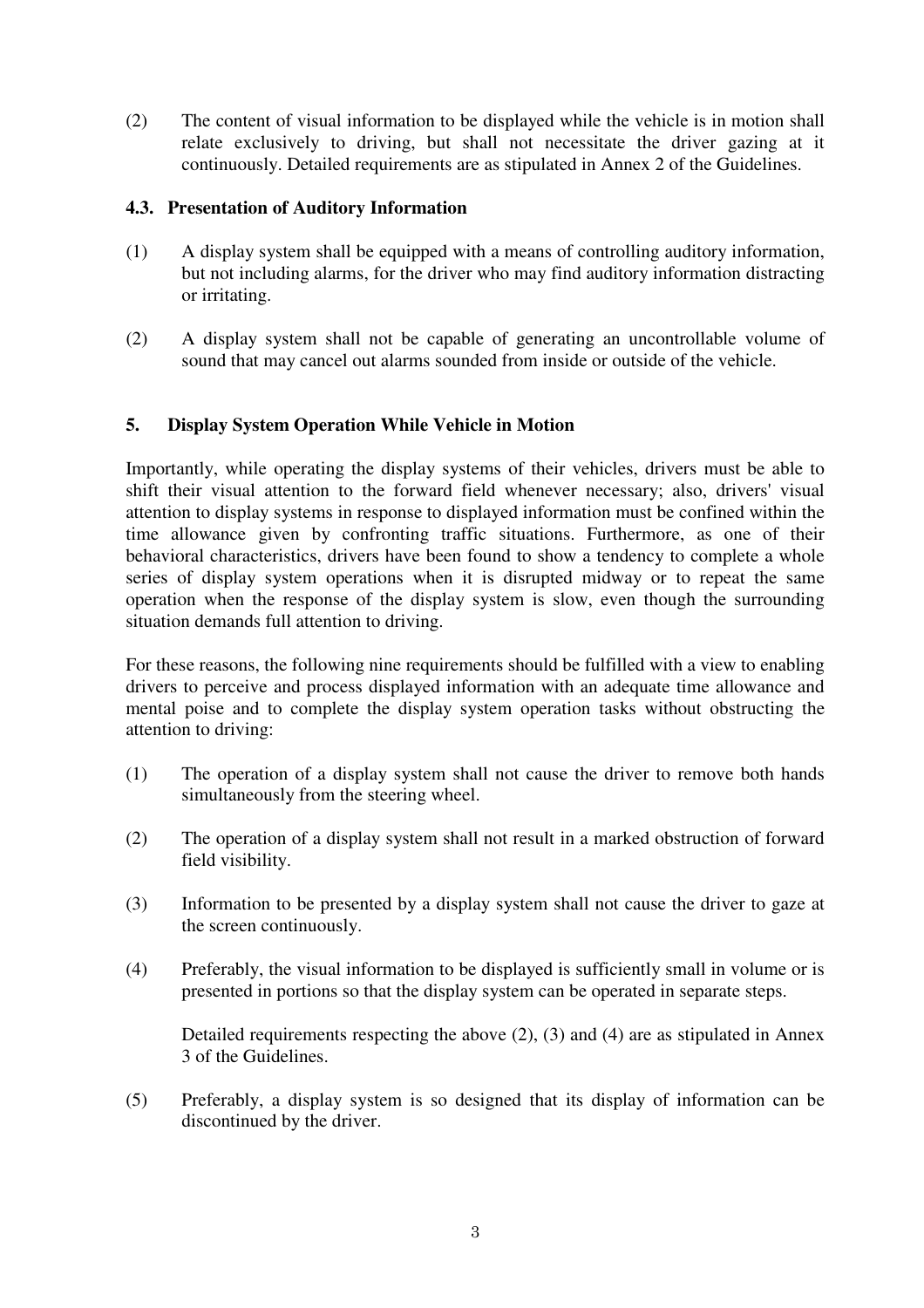- (6) Preferably, when its display of information is discontinued, a display system is capable of resuming the display from the point of discontinuation or a point enabling the understanding of the displayed information as a whole.
- (7) A display system's functions that are not presumed to be used by the driver during driving operation shall be inoperative by the driver while the vehicle is in motion.
- (8) When the driver is to input data into a display system, the display system shall not demand immediate responses from the driver.
- (9) Information, such as the reporting of system state and operation that is displayed in response to the data inputted by the driver shall be quickly and easily comprehensible.

#### **6. The Presentation of Information to Users**

- (1) The importance of safe driving shall be appealed to the users of display systems through pamphlets and operation manuals and by fully educating the vehicle dealers and the sellers of retrofit display systems.
- (2) Safety information to be presented to the users of display systems shall be accurate, simple and clear.
- (3) The operation manuals of display systems shall be so written and graphically designed as to be easily comprehensible by display system users.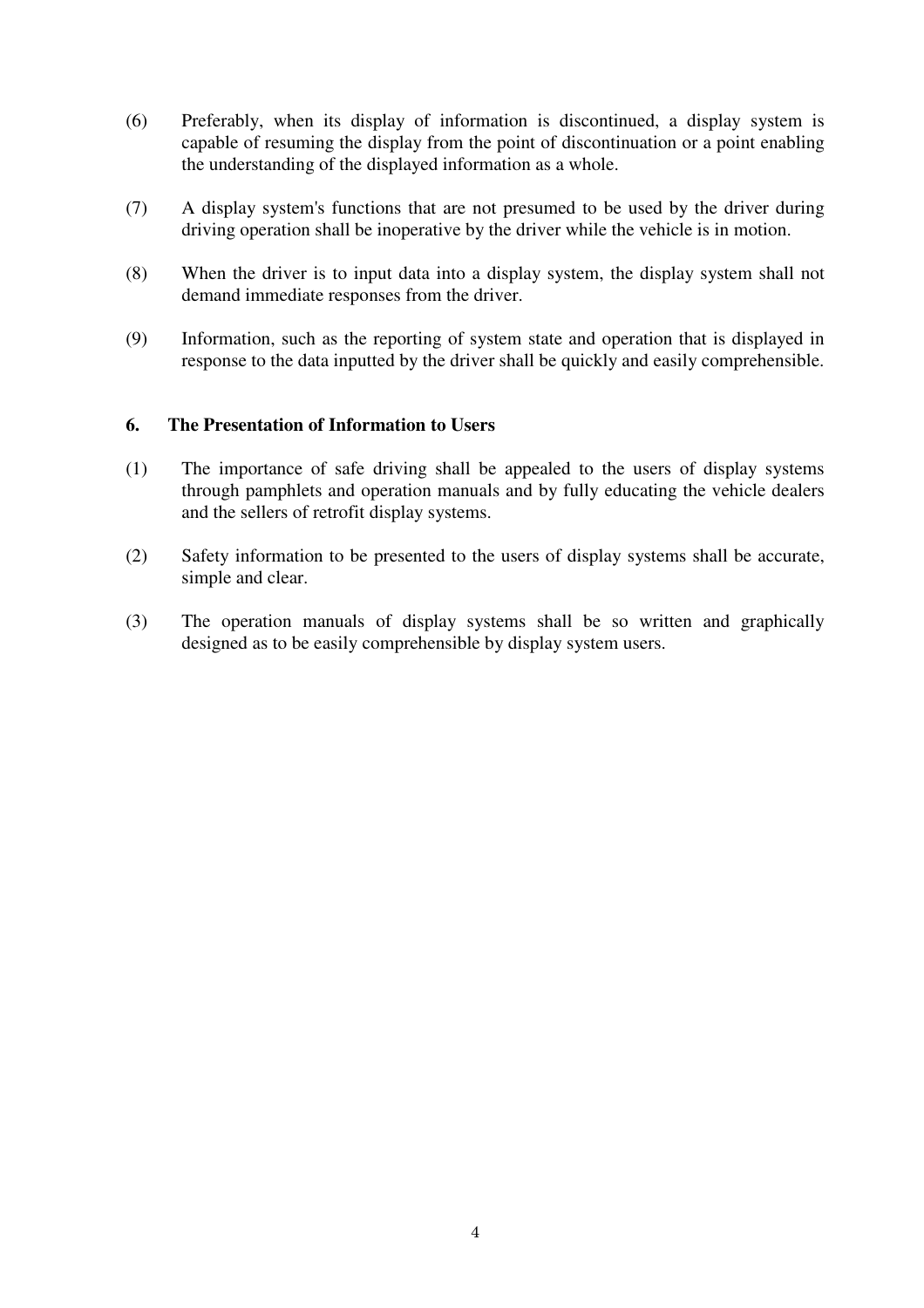#### **Annex 1: Display Monitor Location**

- 1. Passenger cars with a seating capacity of 10 or less occupants, trucks derived from such passenger cars, and vehicles shaped similarly to such trucks.
	- (1) The upper end of the display monitor shall conform to the lower boundary requirements of the driver's 180° forward visual field stipulated in 90/630/EEC on the visual field of drivers.
	- (2) The screen of the display monitor shall be located within the  $30^{\circ}$  inclination range from the straight line which is the projection of the straight line connecting the JIS eye point and the center of the screen onto the Y-plane of the vehicle's three-dimension coordinate.
- 2. Vehicles not specified in the above section 1
	- (1) In the case of vehicles with the eye point measuring less than 1,700 mm from the ground, the upper end of the display monitor shall conform to the lower boundary requirements of the driver's 180° forward visual field stipulated in 90/630/EEC on the visual field of drivers.
	- (2) In the case of vehicles with the eye point measuring equal to or higher than 1,700 mm from the ground, the upper end of the display monitor shall conform to the lower boundary requirements of the critical zone A stipulated in ADR 15/01 on demisters.
	- (3) The screen of the display monitor shall be located within the range of inclination from the straight line which is the projection of the straight line connecting the JIS eye point and the center of the screen onto the Y-plane of the vehicle's three-dimension coordinate, provided that the angle of inclination is derived from the following formula:

Inclination  $[deg] = 0.013 \times$  eye point from ground  $[mm] + 15$ 

#### **Annex 2: Content and Display of Visual Information While Vehicle in Motion**

- 1. Map display function
	- (1) Maps to be displayed for navigation purposes shall not show minor roads in urban areas However, if the indication of such roads causes the driver neither to gaze continuously at nor to look for shortcut routes on the screen, minor roads in urban areas may be shown in navigation maps on the following conditions:
		- a. Those minor roads deemed important in the entire network of roads may be shown.
		- b. In maps more detailed than a 1:20,000 scale, minor roads may be shown only while running on narrow roads. However, when the map on the screen is manually scrolled (including improved and simplified scrolling operations), minor roads shall not be shown.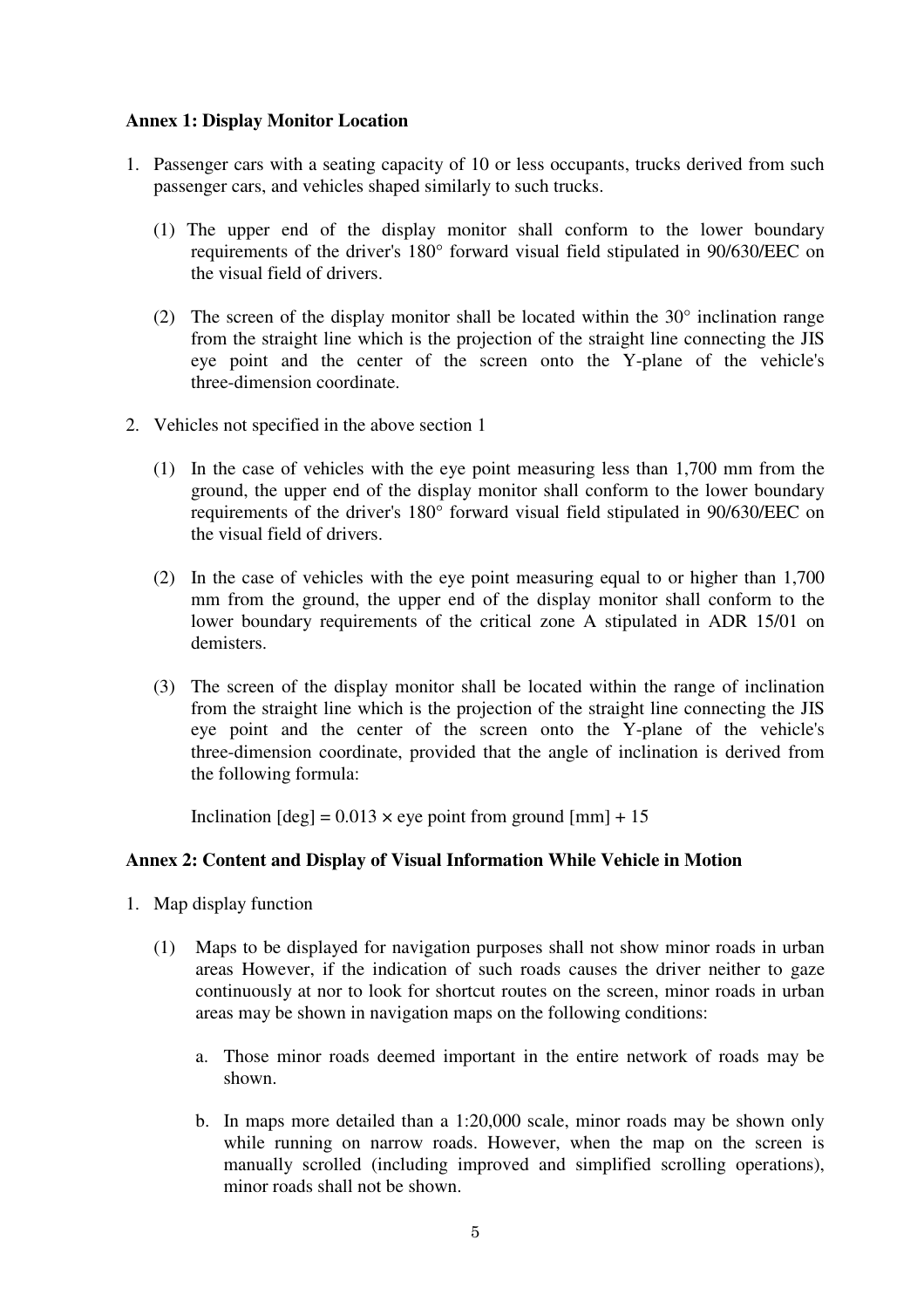- c. In maps of a 1:5,000 or more detailed scale, minor roads may be shown while the vehicle is in motion. However, when the map on the screen is manually scrolled (including improved and simplified scrolling operations), minor roads shall not be shown.
- (2) The display of navigation maps shall be prohibited if the driver is confused when the maps are automatically scrolled in keeping with the speed of the vehicle.
- 2. Information display to be prohibited
	- (1) The display of addresses and telephone numbers as guiding information shall be prohibited while the vehicle is in motion. However, images that do not contain such addresses and telephone numbers and are to appear in the searching process may be displayed while the vehicle is in motion.
	- (2) The display of information describing restaurants, hotels and other similar facilities shall be prohibited while the vehicle is in motion. However, images that do not contain such information on restaurants, hotels, etc. and are to appear in the searching process may be displayed while the vehicle is in motion.
	- (3) Static images that are useful for driving and are quickly comprehensible may be displayed while the vehicle is in motion.
- 3. Treatment of broadcasted information
	- (1) The display of motion pictures including broadcasted television pictures and replayed video and DVD pictures shall be prohibited. (However, traffic information and other similar motion pictures specially simplified for driving use may be displayed.)

 Among the literal information available through FM multiplex broadcast, the "Major supplemental programs", "News", and "General information programs" shall not be displayed.

- (2) Among the literal information available through FM multiplex broadcast, the "Table of contents/top page", "Emergency information", "Traffic information", "Program information", and "Weather information" may be displayed, as they all are the type of information relating to driving and are arranged for existing equipment.
- 4. Dynamic display function
	- (1) When congestion information and other dynamic information are superimposed on a road map, the total information volume in the screen shall be optimized.
	- (2) Information for warning purposes shall be easily distinguishable from other information.
	- (3) Travel time information shall be quickly comprehensible without requiring the driver to perform complex calculation.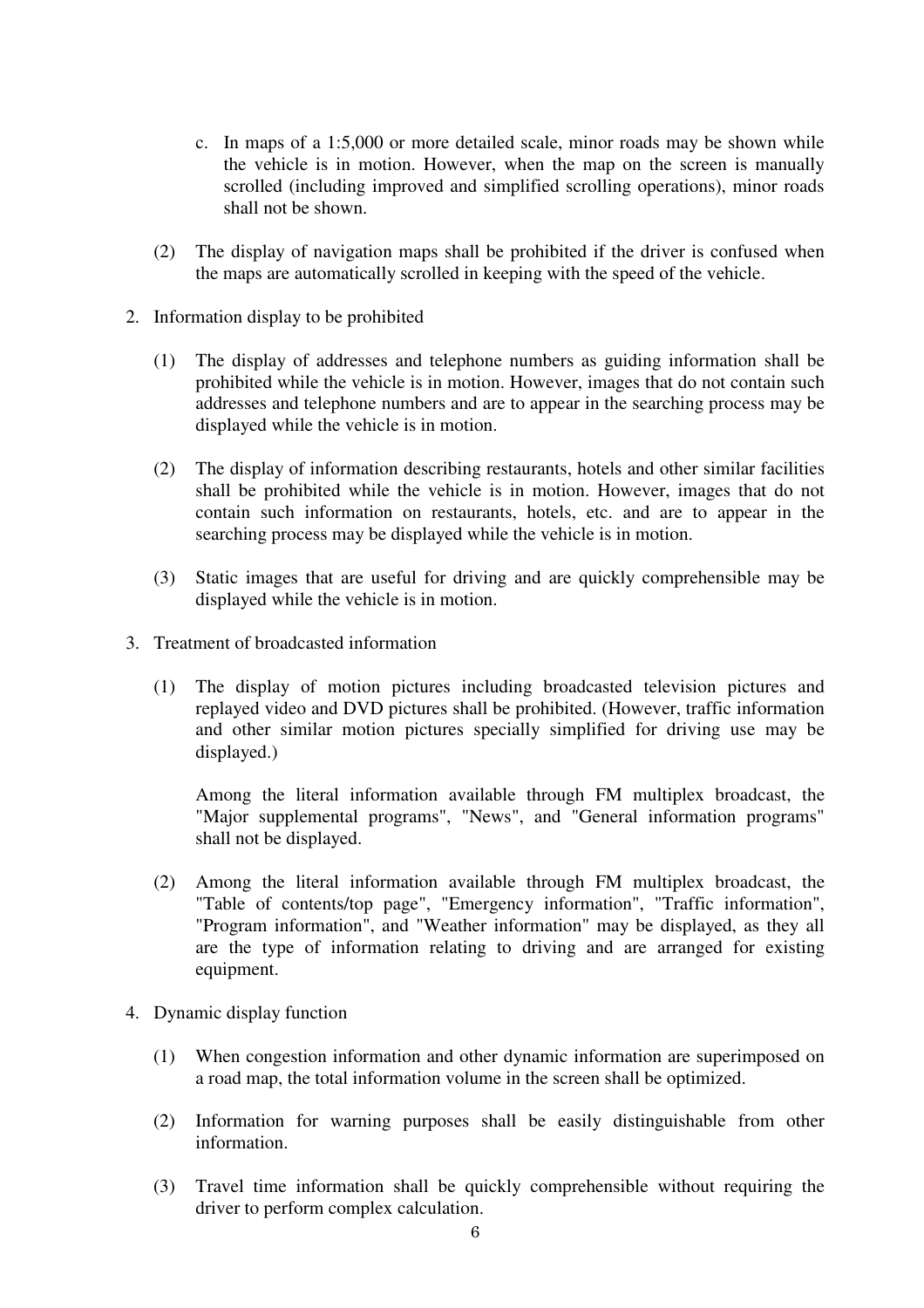- (4) If dynamic information is to be displayed in letters, the following conditions shall be observed, provided that the names of information suppliers (broadcasting corporations, etc.) titles of the programs, and time of display are not deemed to be dynamic information:
	- a. The scrolling of letters shall be prohibited.
	- b. The display of 31 or more letters (e.g., kanji, kana, and alphabets) at a time shall be prohibited, provided that a number such as "120" or a unit such as "km/h" is deemed to be a single letter irrespective of the number of digits. Punctuation marks are not included in the count of letters.

#### **Annex 3: Operation of Display Monitors While Vehicle in Motion**

The operation of a display monitor is prohibited if the driver's operation task fails to comply with the following standard:

- (1) The total time of the diver's looking at the screen between the start and completion of operation task shall not exceed 8 seconds.
- (2) When the above total time is measured by a bench test using the occlusion method, the total of shutter opening time shall not exceed 7.5 seconds.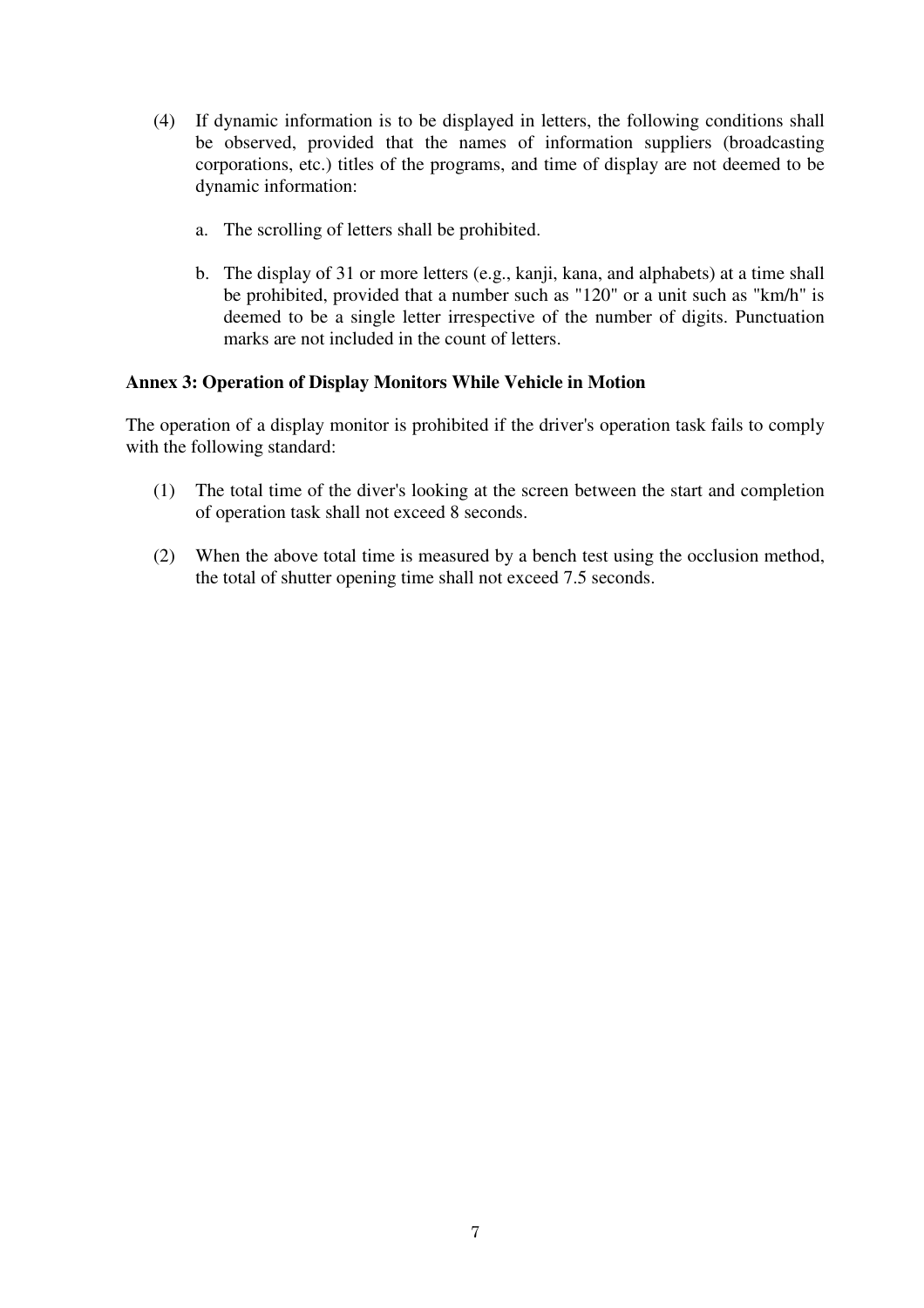# **APPENDIX**

# **JAMA**

### (Japan Automobile Manufacturers Association)

# **Explanation of the Guidelines for In-vehicle Display Systems**

#### **1. Introduction**

In view of the "Performance Objectives on Human-Machine Interface for In-vehicle Display Systems" issued in the March 2002 report by the study group for formulating a standard for in- vehicle display systems organized by the Road Transport Bureau of the Ministry of Land, Infrastructure & Transport and consisting of other related authorities and industry organizations including the Japan Automobile Manufacturers Association (hereafter called "JAMA"), the third version of this document defines requirements which automotive manufacturers must consider when developing human- machine interface for display systems. One of the preconditions for the Guidelines is that display systems be so designed as to prevent tampering by users for their own particular uses.

In Japan, it is required to conform to established laws and regulations to prevent the use of the in- vehicle display system from interfering with safety and smooth flow of road traffic, e.g., section 5-5, article 71 of the Road Traffic Law prohibiting drivers from gazing at a display for a sustained period and section 2-3, article 109 of the said law relating to provision of traffic information (notice from the National Public Safety Commission).

# **2. Method of Stipulation**

Where it is not possible to stipulate requirements and conditions in quantitative terms, lists of prohibitions are given in the Guidelines. Consequently, each item and function not stipulated needs to be judged separately building on the ideas outlined in the section 1 - Basic Concepts of the Guidelines. The requirements and conditions of the Guidelines are subject to change, depending on future progress in technologies.

#### **3. Explanation**

(1) Scope [2. Scope]

 The Guidelines apply to display systems that are installed in vehicles, including large trucks and buses but excluding motorcycles, either by vehicle manufacturers at their factories or by dealers approved by vehicle manufacturers. However, the Guidelines do not apply to display systems that dealers install on their own initiative. Devices for enhancing the driver's visibility are not subject to the Guidelines.

(2) Effective Date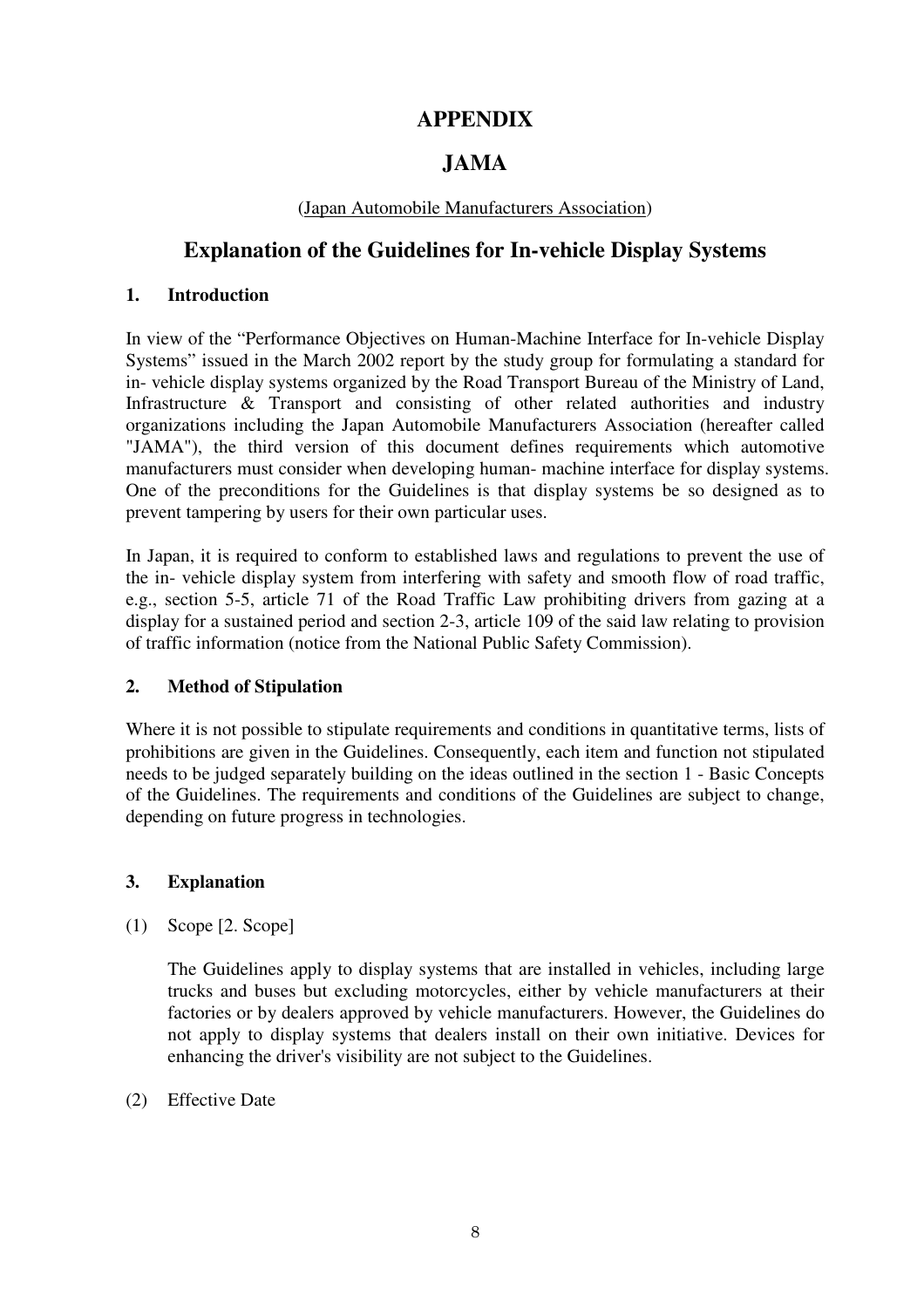The aim is that this version of the Guidelines will be applied to systems and vehicles developed or modified after 1 Jan. 2007. The Guidelines, however, may be effective as far as possible prior to this target date.

 Note: For display systems and vehicles not applicable to the above provision, the current version of the Guidelines (refer to 00 Jigihatsu No.96, 2 Feb. 2002) shall be used.

- (3) Installation Location of Display System [Annex 1]
	- 1) Lower limit
	- a. The lower limit location of a display system's screen is determined based on a Japan Automobile Research Institute experiment commissioned by JAMA. In this experiment, stationary tests and running tests were performed to quantify driver perception of approaching a vehicle in front while the driver is gazing at the screen. The lower limit was then derived from the test results on the relationship between screen location and the headway distance at which the driver perceives the preceding vehicle.
	- b. Previous studies have indicated that the relationship between screen location and the headway distance at which the driver perceives the preceding vehicle varies according to the height of eye point from the ground in an unloaded vehicle (as defined in JIS D0021 and D1702 Standards). Consequently, an approximation formula was obtained to correct the screen location according to eye point.
	- c. Based on the above lower limit, the inclination of the screen is prescribed in the Guidelines for passenger cars with a seating capacity of 10 or less occupants, trucks derived from such passenger cars, and vehicles shaped similarly to such trucks [Annex 1, sect.1] and for other vehicles [Annex 1, sect.2]. The first group includes passenger cars, vans derived from passenger cars, recreational vehicles and their derivative s including "pick-up trucks", and vehicles legally modified to simulate any of group-1 vehicles. The second group consists mainly of trucks and buses.
	- d. For group-1 vehicles [Annex 1, sect.1], the lower limit of screen location is set at 30 degrees without providing correction by eye point. This angle is defined as the inclination between horizontal line and the straight line which is the projection of the straight line connecting the JIS eye point and the center of the screen onto the Y-plane of the vehicle's three-dimension coordinate as prescribed in JIS D0030 Standard.
	- e. For recreational vehicles and other similar vehicles with a relatively high eye point in the first group of vehicles, experimental results have suggested a need to provide correction by eye point. However, since it is difficult to draw the line between the vehicles requiring correction and those not, a uniform limit of 30 degrees is adopted in the Guidelines. For the second group of vehicles, however, a formula for correction is given.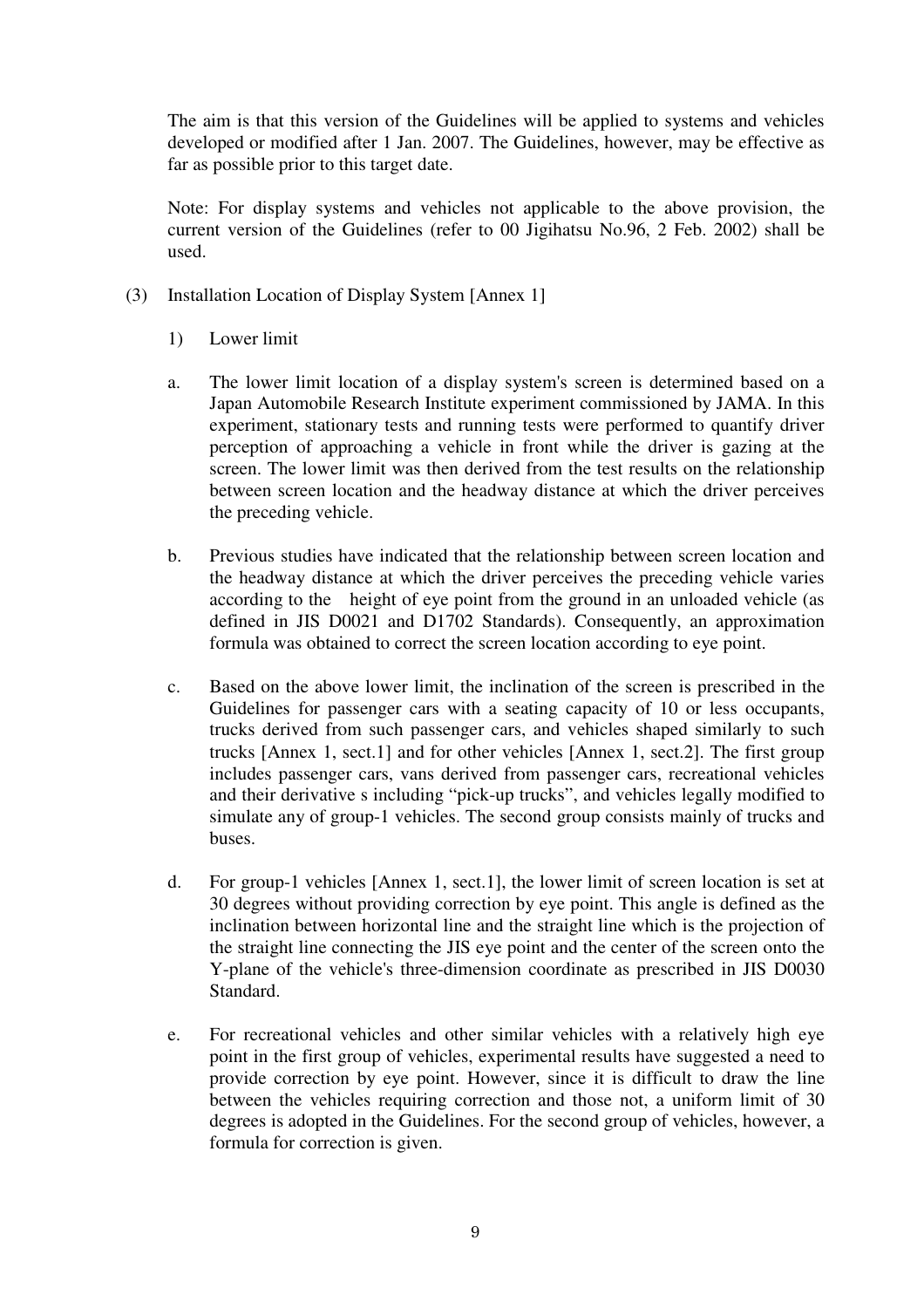- 2) Upper Limit
- a. Since the objective of setting an upper limit to screen location is to prevent the display monitor from obstructing the forward visibility, the Guidelines provide an upper limit that is in agreement with the visual field requirements in other countries rather than to introduce a new limit value.
- b. For group-2 vehicles [Annex 1, sect.2], the Guidelines set down two different upper limit values according to eye point. The upper limit taken from EU Directive 90/630/EEC is applied to vehicles whose eye point is lower than 1,700 mm from the ground, and that taken from Australian Regulation ADR 15/01 on demisters is applied to vehicles whose eye point is equal to or higher than 1,700 mm.
- (4) Display of Minor Road Information [Annex 2, sect.1]
	- 1) Since the ultimate goal of navigation systems is to guide the vehicle door to door, the Guidelines allow displaying all the roads, including minor ones, when they are selected either manually by drivers or automatically by navigation systems. As this is combined with the requirement that prohibits displaying minor roads that are not selected manually or automatically, it is believed that the information volume on the screen will not be overly large and that drivers will be prevented from looking for shortcut routes on the screen during driving.
	- 2) In maps more detailed than a 1:20,000 scale, the Guidelines permit displaying minor roads only while the navigation system guides the driver from narrow roads to the trunk road. However, to prevent the driver from looking for a shortcut route in the map, the system must discontinue displaying minor roads whenever the driver scrolls the map manually.
	- 3) Provisions of maps of a 1:5,000 or more detailed scale, i.e. urban area maps, are also included in the Guidelines. Since only a small area is covered by a single frame for urban area maps, it is unlikely that these urban maps are used in search of shortcut routes. However, drivers may still try to look for a shortcut route by scrolling the map; therefore, the Guidelines prohibit the display of minor roads when the map is scrolled manually.

 The above features of the Guidelines can be summarized as follows, where "O" means Permitted and "X" Not permitted:

| Scale of map                    | $1:20,000$ or less | More detailed than    | $1:5,000$ or more                 |
|---------------------------------|--------------------|-----------------------|-----------------------------------|
| Driving conditions              | detailed           | 1:20,000              | detailed                          |
| Important roads in road network |                    |                       |                                   |
| Driving on minor road           | Х                  | $O(X$ when scrolling) | $\overline{O}$ (X when scrolling) |
| Driving on other roads          |                    |                       | $O(X$ when scrolling)             |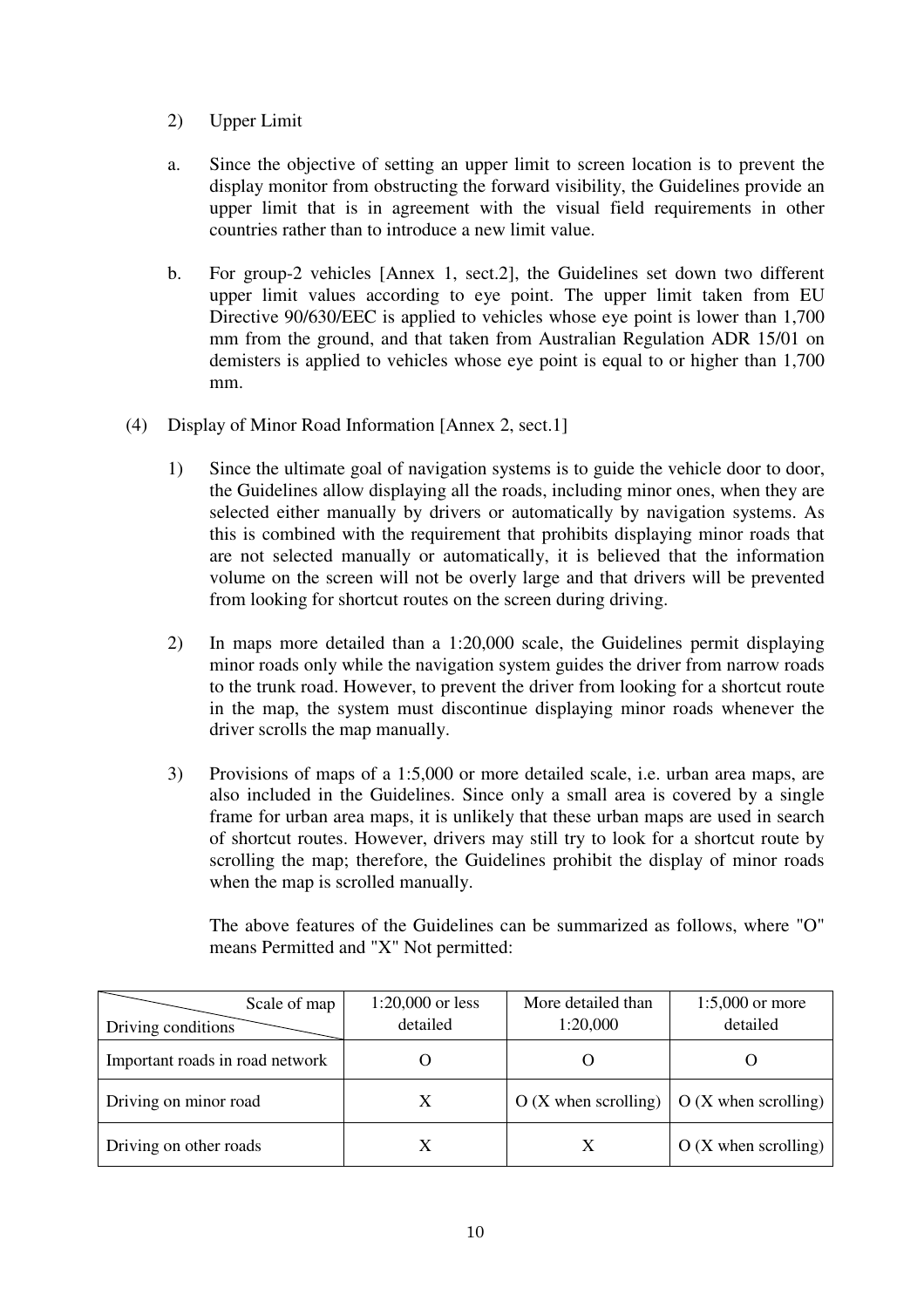(5) Display of Static Images While Vehicle in Motion [Annex 2, sect.2]

Due to technical advances of vehicle-mountable large memories like new navigator systems using cell-phone data networks and DVDs it has become possible to supply drivers with graphic information. Accordingly, the Guidelines allow the display of the following types of static images while the vehicle is in motion:

| Category     | Content              |                | Vehicle in | Condition          |
|--------------|----------------------|----------------|------------|--------------------|
|              |                      |                | motion     |                    |
| Static image | Traffic information  | Camera picture | Ő          | Promptly           |
|              |                      |                |            | comprehensible     |
|              |                      | Map            | $\Omega$   | VICS level-2 image |
|              | Weather information  | Symbol         | O          |                    |
|              | Facility information | Map (route)    | O          | VICS level-2 image |
|              |                      | Exterior image | O          |                    |
|              |                      | Indoor image   | X          |                    |
|              |                      | Product image  | X          |                    |

- Note: Icons and indicators may also be displayed while the vehicle is in motion, provided that they do not adversely affect the driver in obtaining information from the display system.
- (6) Display of FM Literal Information [Annex 2, sect.3]

 In acting on a request, ARIB (Association of Radio Industries and Businesses) standardized the program identification numbers which helps insure safe use of literal information during driving. The Guidelines define that literal information other than "Table of contents/top page", "Emergency information", "Traffic information", "Program information", and "Weather information" on in- vehicle display systems be avoided by utilizing the identification number while the vehicle is in motion.

 The "program information" refers to information for certain programs that are selected and displayed in parallel with the radio broadcast, and that are relatively easy to read, e.g. artist names and song titles. Selection criteria are decided by each broadcasting station. The display and non-display of programs can be summarized as follows:

|                                 | Program  | Display while | Display while |
|---------------------------------|----------|---------------|---------------|
|                                 | Code     | stationary    | in motion     |
| 1) Table of contents/top page   | $\theta$ | Permitted     | Permitted     |
| 2) Emergency information        | 255      | Permitted     | Permitted     |
| 3) Major supplemental programs  | 254      | Permitted     | Prohibited    |
| 4) News                         | $1 - 19$ | Permitted     | Prohibited    |
| 5) General information programs | 20-39    | Permitted     | Prohibited    |
| 6) Traffic information          | 40-79    | Permitted     | Permitted     |
| 7) Program information          | 80-99    | Permitted     | Permitted     |
| 8) Weather information          | 100-149  | Permitted     | Permitted     |
| 9) Others                       | 150-249  | Permitted     | Prohibited    |

(7) Optimization of Information Volume on Screen [Annex 2, sect.4]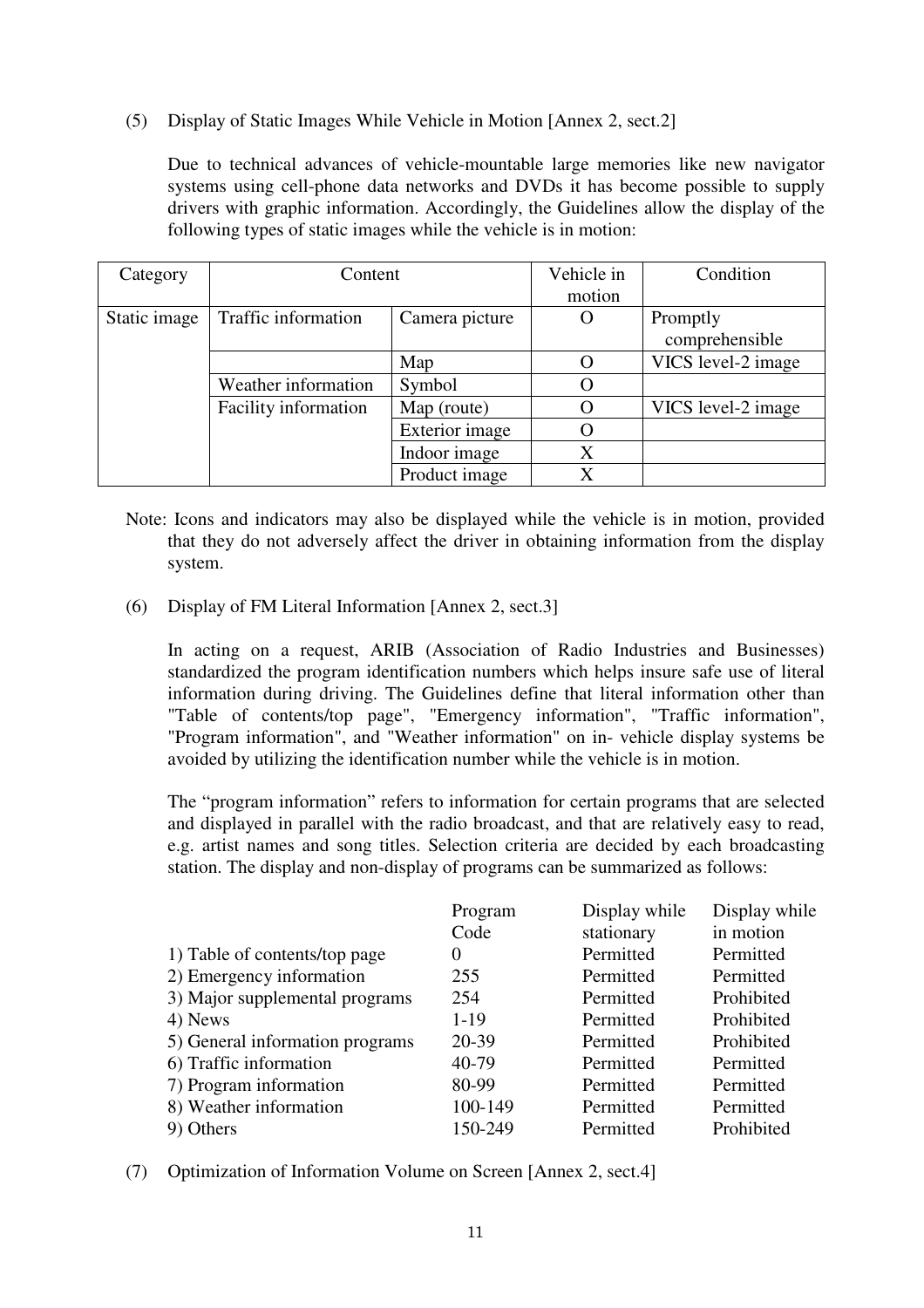If information on road congestion and traffic controls is simply superimposed on a map, the volume of information displayed on the screen increases, resulting in taking too much time for the driver to read the necessary information. Therefore, it is advisable to use a number of methods for optimizing the volume of information on the screen as follows:

< Examples >

- a. For indicating traffic congestion information, delete symbols and letters from the original map.
- b. Indicate only the traffic congestion and controls information relating to routes to the destination.

 Since, unfortunately, current technologies do not allow quantitative definition of optimum volume of information, the Guidelines define this optimization in qualitative terms.

(8) Display of Warning Information [Annex 2, sect.4]

 VICS supplies emergency information such as earthquake reporting. Since this type of information appears on the display monitor abruptly regardless of the driver's wishes, such information is recommended to be easily and quickly comprehensible by drivers.

(9) Display of Traveling Time [Annex 2, sect.4]

 VICS presents traveling time information between links and between specific points, and such information needs to be quickly comprehensible. Consequently, it is not recommended that, for example, drivers have to add time taken to access each point to determine the total hours for reaching a destination.

(10) Display of Dynamic Information by Letters [Annex 2, sect.4]

 The Guidelines presume the display of dynamic information at the level-1 of FM multiplex broadcast.



Display format of FM multiplex broadcast, level-1

In the level-1 display, the information provider name (broadcasters), title,, and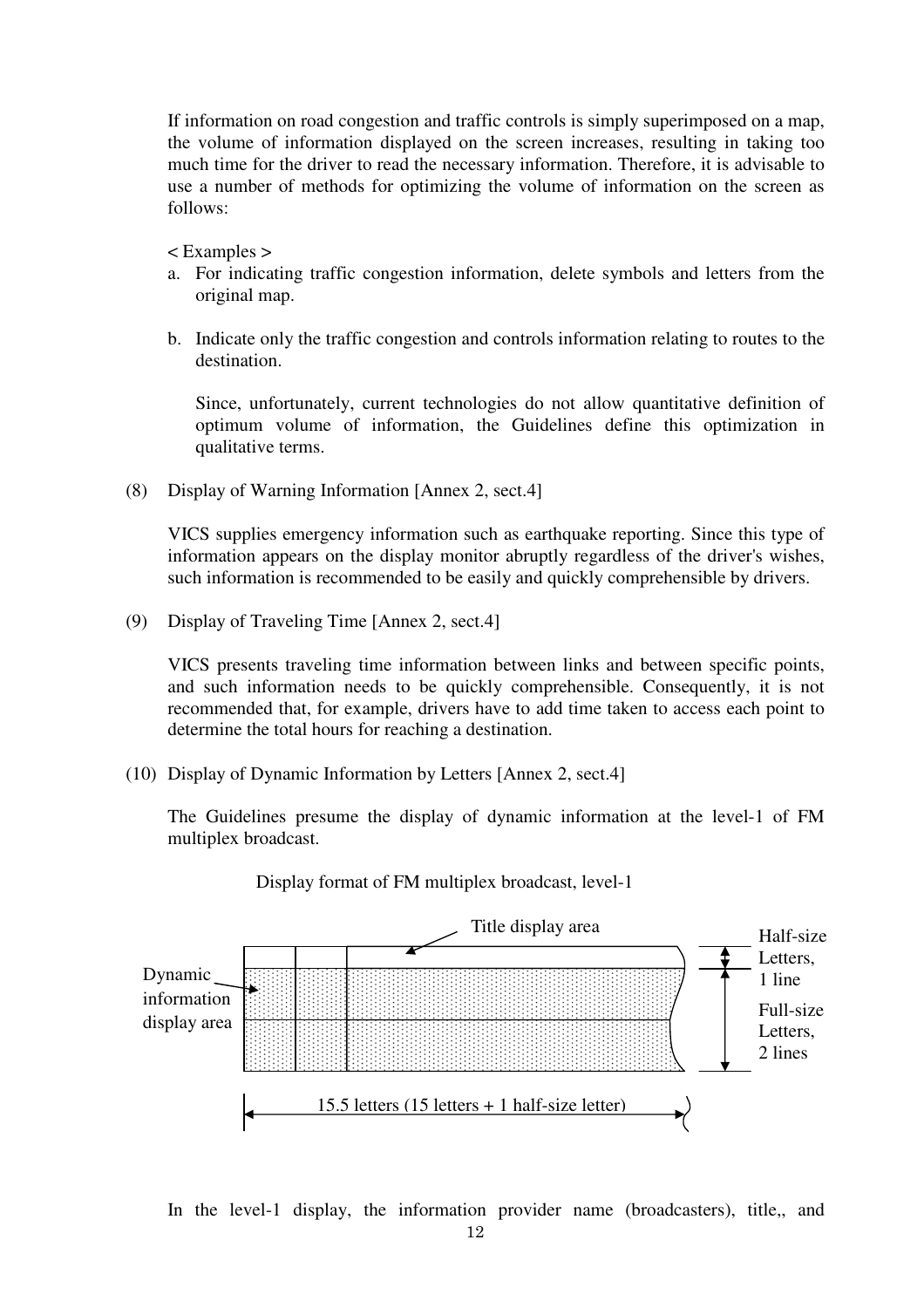information providing time are to be displayed in the first line, using half-width characters. These items are not considered as dynamic information because they are not constantly changing even though received from outside source. Also, the Guidelines exclude the constantly-changing information providing time on the ground that a clock display is already available in vehicles.

 The Guidelines prohibit the scrolling of letters while the vehicle is in motion, so as to prevent the driver from gazing at the screen. The display of 31 or more letters at a time is also prohibited while the vehicle is in motion, for the following reasons:

- a. The results of a test conducted in 1992 suggested that 30 is the maximum number of letters that drivers can read without feeling rushed.
- b. The maximum number of letters contained in the level-1 dynamic information display is 30 per screen. To harmonize communication between level-1 FM multiplex broadcast and in-vehicle display systems it is necessary to set the maximum number of letters on in- vehicle display system screen at 30.

The letters are counted as follows according to the Guidelines:

- a. A number such as "120" or a unit such as "km/h" is deemed to be a single letter irrespective of the number of digits.
- b. Punctuation marks are not included in the count of letters.
- (11) Supply of Auditory Information [Guidelines, sect.4.3]

As there have been increasing opportunities to supply auditory information thanks to the advance of voice synthesizing technologies, the Guidelines recommend display systems to be equipped with a sound volume control function.

(12) Display System Operation While Vehicle in Motion [Annex 3]

 The Guidelines in its new 3.0 Version incorporate some quantitative judgment criteria. Given below are examples of complex operations of a display system which fail to meet the quantitative judgment criteria**:** and are therefore recommended to be eliminated from display systems.

- a. Setting and changing a destination using the cursor key
- b. Scrolling
- c. Selecting area maps
- d. Map searching from addresses and facility names
- e. Pressing car phone ten keys
- f. Inputting personal information such as phone numbers
- g. Searching for general information (address, phone number, etc.) on restaurants, hotels and other facilities
- h. Selecting display area for dynamic information

Total gazing time is the most suitable indicator to evaluate the driver's display system gazing behavior during driving, and the Guidelines permit bench tests using the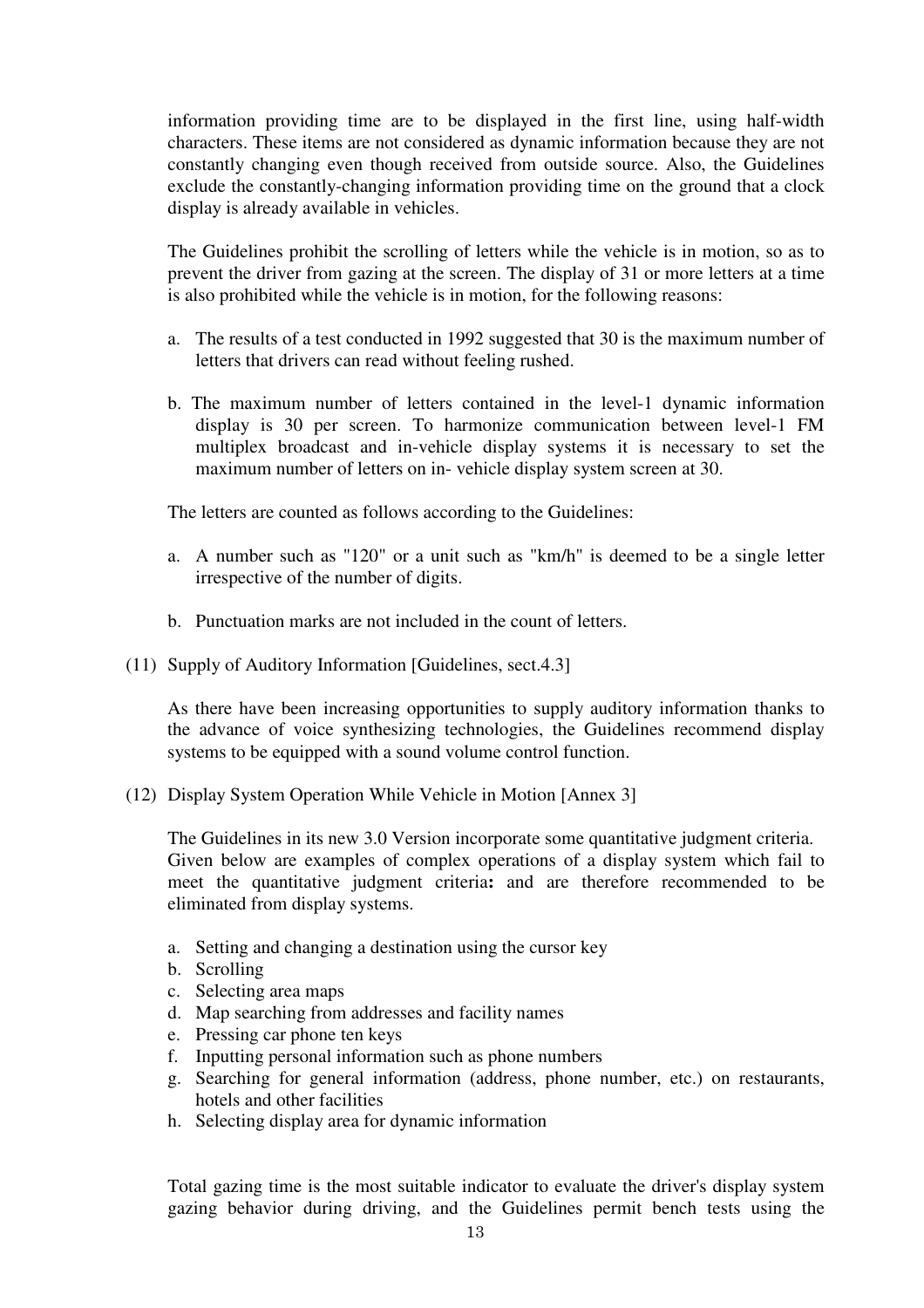occlusion method to perform such evaluation. Gazing time is as defined in ISO 15007, Measurement of the Driver Visual Behaviour with Respect to TICS. The occlusion method is yet to be standardized by ISO, and the study group for formulating a standard for in-vehicle display systems, which proposed the basic ideas for the Guidelines, applies the following procedures to the occlusion method:

- 1) The task completion time to be evaluated is from the start of operation by the driver to the display of the desired information or the initiation of the desired action by the display system. Consequently, the time for the display system to respond to the driver's final operation is not included in the task completion time.
- 2) The shutter pattern of the occlusion method is 1.5 second open and 1.0 second close.
- 3) In the case of operations entailing a long response time like route search, or connection to a traffic information center, any response taking 1.5 seconds or longer is counted as 1.5 seconds, provided that the display system can indicate the start of a "wait" period and can inform of a "ready" state without the driver looking at the screen. If the start of a "wait" period can be indicated without the driver looking at the screen, the response time for this operation is considered to be 0 second.
- 4) The total gazing time standard [Annex 3] is applied also to where car air conditioners and car audio systems are operated via in- vehicle display systems.
- 5) Since a feedback function using sound or vibration enables drivers to operate their display systems without looking at them, the Guidelines permit the use of non-visual feedback while the vehicle is in motion.
- 6) Regarding the control of screen brightness and the like, the time needed to reach the center value from the maximum or minimum value must be within a prescribed limit.
- 7) To minimize inter-subject deviations, the following conditions are provided:
- a. Employ 10 adult subjects 20 to 49 years old, and use the average value of their operation time to judge compliance with the total gazing time standard.
- b. Fully train the subjects in advance. If they show a difference of 4 or more in the number of shutter opening in the test, retrain the subject who has recorded the maximum number or redo the test after changing the subjects.

#### **4. Software Provided by Third Parties**

For display systems having a structure described below, the supplier of such display systems must ensure that third parties who supply display system software observe the Guidelines:

1) A structure having software stored in memories such as CD-ROMs, and be easily replaced with or added to other software stored in identical memories sold by third